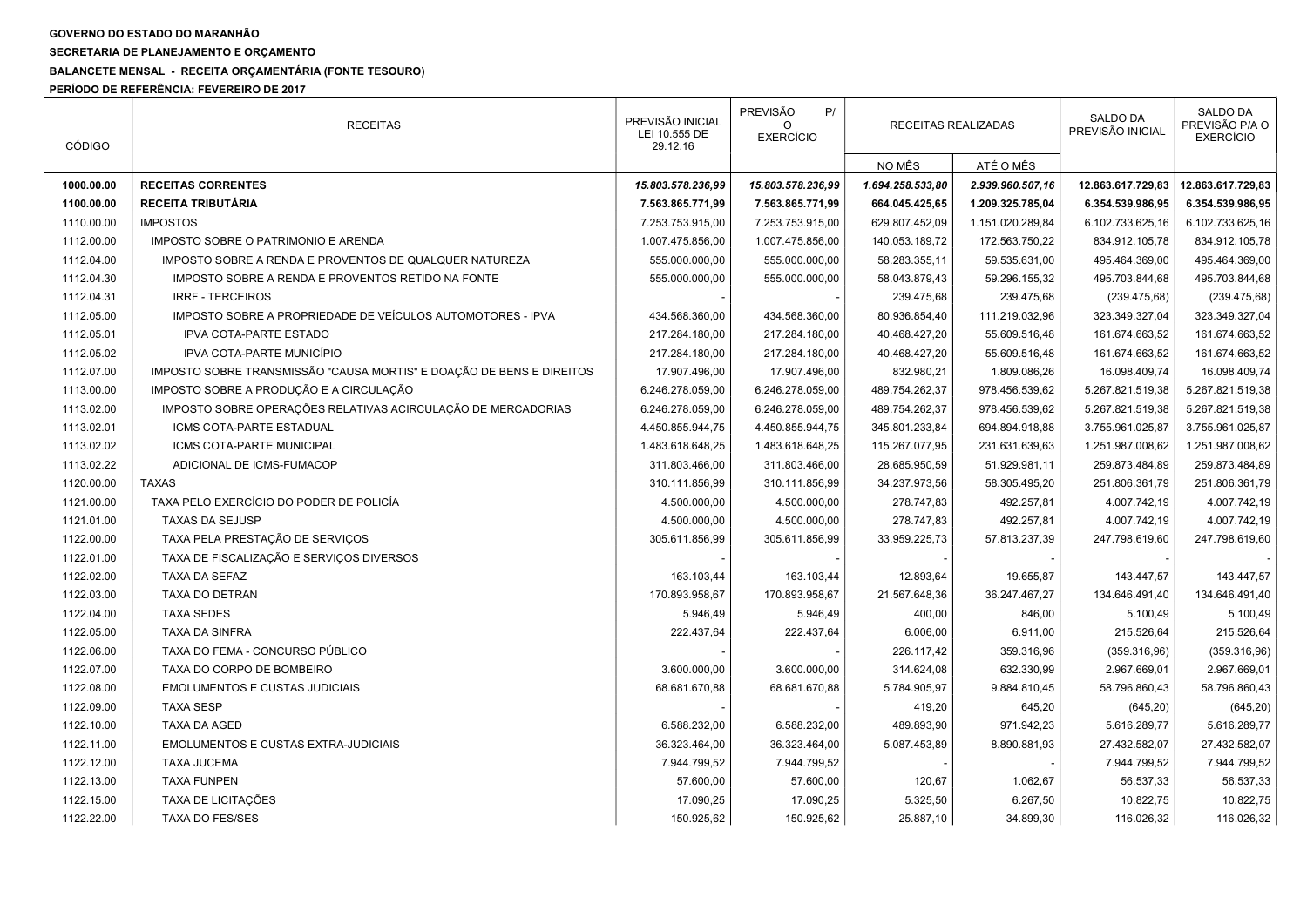| 1122.23.00 | TAXA DO DIÁRIO OFICIAL                           | 1.590.270,72     | 1.590.270,72     | 391.532,26     | 682.777,40       | 907.493,32       | 907.493,32       |
|------------|--------------------------------------------------|------------------|------------------|----------------|------------------|------------------|------------------|
| 1122.24.00 | <b>TAXA DA SETUR</b>                             | 4.096,55         | 4.096,55         | 42,00          | 160,00           | 3.936,55         | 3.936,55         |
| 1122.25.00 | TAXA DE FPDC DIR. CONSUMIDOR                     |                  |                  |                |                  |                  |                  |
| 1122.26.00 | TAXA DE CONT. FISCAL DROGAS                      | 57,04            | 57,04            |                |                  | 57,04            | 57,04            |
| 1122.27.00 | TAXA DA HEMOMAR                                  |                  |                  |                |                  |                  |                  |
| 1122.28.00 | TAXA DO TCFA/MA CONTROLE AMBIENTAL               | 22.935,29        | 22.935,29        | 2.958,00       | 5.127,20         | 17.808,09        | 17.808,09        |
| 1122.31.00 | <b>OUTRAS TAXAS JUDICIAIS</b>                    | 3.160,88         | 3.160,88         | 521,12         | 844,90           | 2.315,98         | 2.315,98         |
| 1122.32.00 | TAXAS COMUNS ÀS DEMAIS SECRETARIAS               |                  |                  | 28.231,62      | 33.033,17        | (33.033, 17)     | (33.033, 17)     |
| 1122.35.00 | FUNDO ESTADUAL DE TRANSP E MOB URB - MOB         | 9.342.108,00     | 9.342.108,00     | 14.245,00      | 34.257,35        | 9.307.850,65     | 9.307.850,65     |
| 1200.00.00 | RECEITA DE CONTRIBUICÕES                         |                  |                  |                |                  |                  |                  |
| 1210.00.00 | CONTRIBUICÕES SOCIAIS                            |                  |                  |                |                  |                  |                  |
| 1210.29.00 | CONTRIB. PREVIDÊNCIÁRIA DO REGIME PRÓPRIO        |                  |                  |                |                  |                  |                  |
| 1210.29.01 | CONTRIB. PATRONAL-ATIVO CIVIL                    |                  |                  |                |                  |                  |                  |
| 1210.29.02 | CONTRIB. PATRONAL-ATIVO MILITAR                  |                  |                  |                |                  |                  |                  |
| 1210.29.07 | CONTRIB. SERVIDOR-ATIVO CIVIL                    |                  |                  |                |                  |                  |                  |
| 1210.29.08 | CONTRIB. SERVIDOR-ATIVO MILITAR                  |                  |                  |                |                  |                  |                  |
| 1210.29.09 | CONTRIB. SERVIDOR-INATIVO CIVIL                  |                  |                  |                |                  |                  |                  |
| 1210.29.10 | CONTRIB. SERVIDOR-INATIVO MILITAR                |                  |                  |                |                  |                  |                  |
| 1210.29.11 | CONTRIB. PENSIONISTA CIVIL                       |                  |                  |                |                  |                  |                  |
| 1210.29.12 | CONTRIB. PENSIONISTA MILITAR                     |                  |                  |                |                  |                  |                  |
| 1210.46.00 | COMP. PREV/REG GERAL E OS REG. PROP. PREV. SERV. |                  |                  |                |                  |                  |                  |
| 1220.00.00 | CONTRIBUIÇÕES ECONÔMICAS                         |                  |                  |                |                  |                  |                  |
| 1300.00.00 | <b>RECEITA PATRIMONIAL</b>                       | 204.875.037,00   | 204.875.037,00   | 11.366.225,88  | 22.960.637,49    | 181.914.399,51   | 181.914.399,51   |
| 1310.00.00 | RECEITAS IMOBILIÁRIAS                            | 94.768,00        | 94.768,00        |                |                  | 94.768,00        | 94.768,00        |
| 1320.00.00 | RECEITAS DE VALORES MOBILIÁRIOS                  | 204.780.269,00   | 204.780.269,00   | 11.366.225,88  | 22.960.637,49    | 181.819.631,51   | 181.819.631,51   |
| 1323.00.00 | PARTICIPAÇÕES                                    | 4.736.118,33     | 4.736.118,33     |                |                  | 4.736.118,33     | 4.736.118,33     |
| 1325.00.00 | REMUNERAÇÃO DE DEPÓSITOS BANCÁRIOS               | 188.763.506,09   | 188.763.506,09   | 10.717.353,34  | 21.665.214,86    | 167.098.291,23   | 167.098.291,23   |
| 1328.00.00 | OUTRAS RECEITAS DE VALORES MOBILIÁRIOS           | 11.280.644,58    | 11.280.644,58    | 648.872,54     | 1.295.422,63     | 9.985.221,95     | 9.985.221,95     |
| 1330.00.00 | RECEITA DE CONCESSÕES E PERMISSÕES               |                  |                  |                |                  |                  |                  |
| 1340.00.00 | COMPENSACÕES FINANCEIRAS                         |                  |                  |                |                  |                  |                  |
| 1390.00.00 | OUTRAS RECEITAS PATRIMONIAIS                     |                  |                  |                |                  |                  |                  |
| 1600.00.00 | <b>RECEITA DE SERVIÇOS</b>                       | 1.874.459,00     | 1.874.459,00     | 1.494,00       | 5.682,65         | 1.868.776,35     | 1.868.776,35     |
| 1600.01.00 | <b>SERVIÇOS COMERCIAIS</b>                       | 1.818.351,90     | 1.818.351,90     | 1.494,00       | 5.682,65         | 1.812.669,25     | 1.812.669,25     |
| 1600.02.00 | SERVIÇOS FINANCEIROS                             |                  |                  |                |                  |                  |                  |
| 1600.06.00 | SERVIÇOS PORTUÁRIOS                              |                  |                  |                |                  |                  |                  |
| 1600.12.00 | RECEITAS JUDICIAIS                               | 56.107,10        | 56.107,10        |                |                  | 56.107,10        | 56.107,10        |
| 1600.13.00 | SERVIÇOS ADMINISTRATIVOS                         |                  |                  |                |                  |                  |                  |
| 1600.16.00 | SERVICOS EDUCACIONAIS                            |                  |                  |                |                  |                  |                  |
| 1600.17.00 | SERVICOS AGROPECURIOS                            |                  |                  |                |                  |                  |                  |
| 1600.30.00 | SERVIÇOS DE TRÂNSITO                             |                  |                  |                |                  |                  |                  |
| 1600.40.00 | SERVIÇOS AMBIENTAIS                              |                  |                  |                |                  |                  |                  |
| 1600.99.00 | OUTROS SERVIÇOS                                  |                  |                  |                |                  |                  |                  |
| 1700.00.00 | <b>TRANSFERÊNCIAS CORRENTES</b>                  | 7.679.937.222,00 | 7.679.937.222,00 | 984.576.523,17 | 1.647.651.675,96 | 6.032.285.546,04 | 6.032.285.546,04 |
|            |                                                  |                  |                  |                |                  |                  |                  |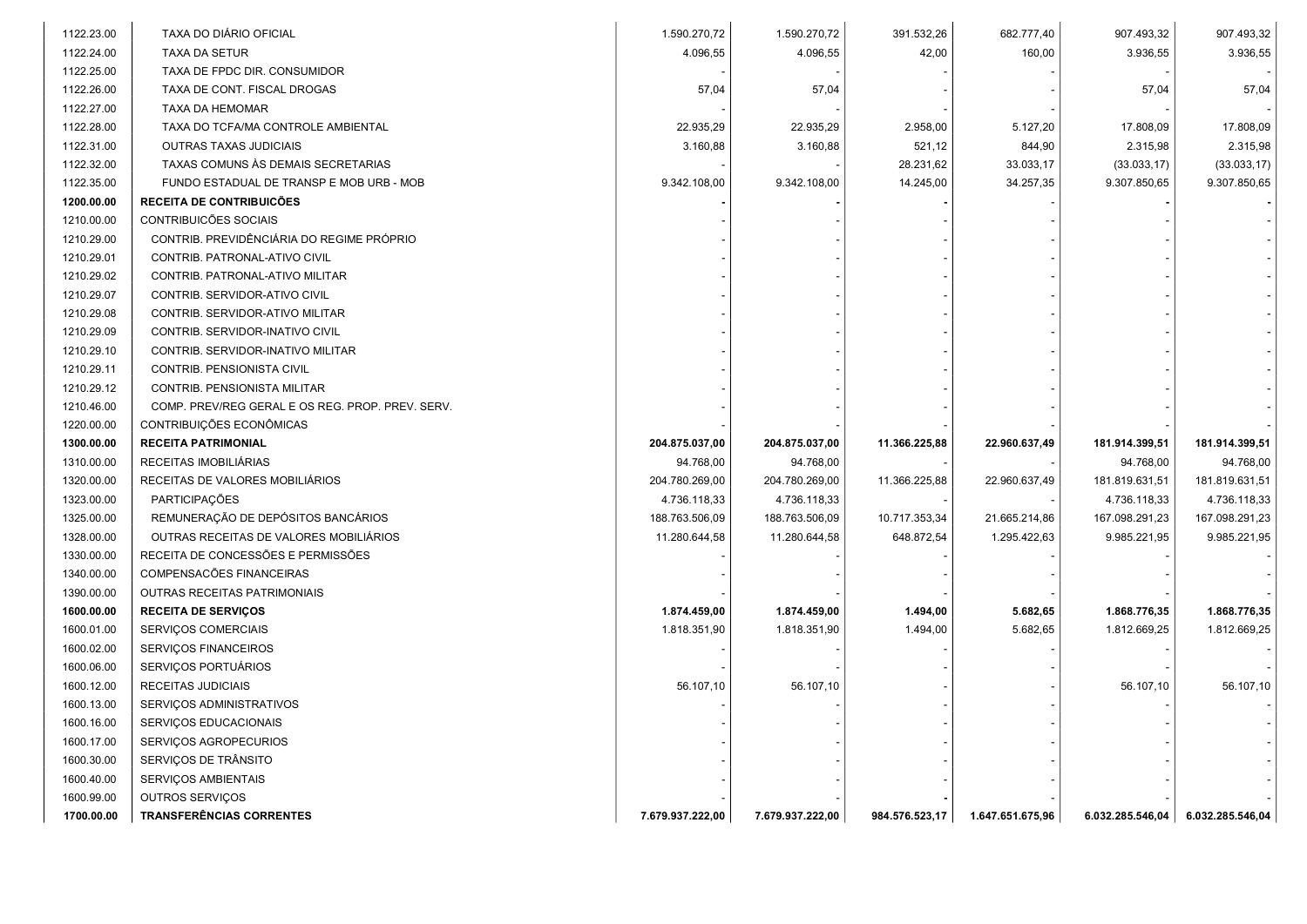| 1720.00.00 | TRANSFERÊNCIAS INTERGOVERNAMENTAIS                                  | 7.640.527.042,00 | 7.640.527.042,00 | 973.080.448,58 | 1.635.475.594,33 | 6.005.051.447,67 | 6.005.051.447,67 |
|------------|---------------------------------------------------------------------|------------------|------------------|----------------|------------------|------------------|------------------|
| 1721.00.00 | TRANSFERÊNCIAS DA UNIÃO                                             | 6.505.527.042,00 | 6.505.527.042,00 | 724.512.820,86 | 1.328.061.613,17 | 5.177.465.428,83 | 5.177.465.428,83 |
| 1721.01.00 | PARTICIPAÇÃO NA RECEITA DA UNIÃO                                    | 5.814.250.000,00 | 5.814.250.000,00 | 678.214.289,99 | 1.221.750.630,79 | 4.592.499.369,21 | 4.592.499.369,21 |
| 1721.01.01 | COTA-PARTE DO FUNDO DE PARTICIPAÇÃO DOS ESTADOS                     | 5.728.650.000,00 | 5.728.650.000,00 | 673.226.869,49 | 1.198.651.177,08 | 4.529.998.822,92 | 4.529.998.822,92 |
| 1721.01.12 | COTA-PARTE DO IMPOSTO SOBRE PRODUTOS INDUSTRIALIZADOS-IPI           | 50.600.000,00    | 50.600.000,00    | 4.987.420,50   | 9.881.336,58     | 40.718.663,42    | 40.718.663,42    |
|            | COTA-PARTE ESTADOS                                                  | 37.950.000,00    | 37.950.000,00    | 3.740.565,38   | 7.411.002,44     | 30.538.997,57    | 30.538.997,57    |
|            | COTA-PARTE MUNICÍPIOS                                               | 12.650.000,00    | 12.650.000,00    | 1.246.855,13   | 2.470.334,15     | 10.179.665,86    | 10.179.665,86    |
| 1721.01.13 | CONTRIBUIÇÃO DE INTERVENÇÃO NO DOMÍNIO ECONÔMICO                    | 35.000.000,00    | 35.000.000,00    |                | 13.218.117,13    | 21.781.882,87    | 21.781.882,87    |
|            | COTA-PARTE ESTADOS                                                  | 26.250.000,00    | 26.250.000,00    |                | 9.913.587,85     | 16.336.412,15    | 16.336.412,15    |
|            | COTA-PARTE MUNICÍPIOS                                               | 8.750.000,00     | 8.750.000,00     |                | 3.304.529,28     | 5.445.470,72     | 5.445.470,72     |
| 1721.01.30 | COTA-PARTE CONTRIB. SAL. EDUC. QUOT. EST/FEDERAL                    |                  |                  |                |                  |                  |                  |
| 1721.01.32 | COTA-PARTE IMPOSTOS/O.C. CAMB. E SEG. T.V.M. COMER. OURO            |                  |                  |                |                  |                  |                  |
| 1721.01.99 | OUTRAS TRANSFERÊNCIAS DA UNIÃO                                      |                  |                  |                |                  |                  |                  |
| 1721.09.00 | TRANSFERÊNCIAS DA UNIÃO                                             |                  |                  |                |                  |                  |                  |
| 1721.22.00 | TRANSFERÊNCIA DA COMPENSAÇÃO FINANCEIRA                             | 56.077.482,00    | 56.077.482,00    | 6.911.845,29   | 12.717.096,52    | 43.360.385,48    | 43.360.385,48    |
| 1721.22.11 | COTA-PARTE COMPENS. FINANC. RECUR. HÍDRICOS CFRH                    | 4.779.208,99     | 4.779.208,99     | 297.687,03     | 297.687,03       | 4.481.521,96     | 4.481.521,96     |
| 1721.22.20 | COTA-PARTE COMP. FINAC. RECUR. MINERAIS CFEM                        | 1.013.491,05     | 1.013.491,05     |                | 67.056,58        | 946.434,47       | 946.434,47       |
| 1721.22.70 | COTA-PARTE FUNDO ESPECIAL DO PETRÓLEO - FEP                         | 50.284.781,96    | 50.284.781,96    | 6.614.158,26   | 12.352.352,91    | 37.932.429,05    | 37.932.429,05    |
|            | TRANSFERÊNCIAS DE RECURSOS DO SISTEMA ÚNICO DE SAÚDE-SUS FUNDO A    |                  |                  |                |                  |                  |                  |
| 1721.33.00 | <b>FUNDO</b>                                                        | 416.216.044,00   | 416.216.044,00   | 35.951.660,74  | 81.230.287,87    | 334.985.756,13   | 334.985.756,13   |
| 1721.33.11 | ATENÇÃO BÁSICA                                                      | 1.614.225,00     | 1.614.225,00     |                | 807.112,83       | 807.112,17       | 807.112,17       |
| 1721.33.12 | ATENÇÃO DE MAC AMBULATORIAL E HOSPITALAR                            | 332.509.448,00   | 332.509.448,00   | 33.150.360,95  | 75.354.221,63    | 257.155.226,37   | 257.155.226,37   |
| 1721.33.13 | VIGILANCIA EM SAUDE                                                 | 17.243.746,00    | 17.243.746,00    | 1.576.615,35   | 3.844.268,97     | 13.399.477,03    | 13.399.477,03    |
| 1721.33.14 | ASSISTENCIA FARMACEUTICA                                            | 10.000.000,00    | 10.000.000,00    | 1.224.684,44   | 1.224.684,44     | 8.775.315,56     | 8.775.315,56     |
| 1721.33.15 | GESTÃO DO SUS                                                       | 54.848.625,00    | 54.848.625,00    |                |                  | 54.848.625,00    | 54.848.625,00    |
| 1721.35.00 | TRANSFERÊNCIAS DE REC. DO FUNDO NACIONAL DO DESENV. EDUCAÇÃO - FNDE | 69.974.281,00    | 69.974.281,00    |                | 4.340.543,79     | 65.633.737,21    | 65.633.737,21    |
| 1721.35.01 | TRANSFERÊNCIA DO SALÁRIO EDUCAÇÃO                                   | 22.561.968,00    | 22.561.968,00    |                | 4.340.543,79     | 18.221.424,21    | 18.221.424,21    |
| 1721.35.06 | <b>MERENDA ESCOLAR</b>                                              | 30.000.000,00    | 30.000.000,00    |                |                  | 30.000.000,00    | 30.000.000,00    |
| 1721.35.99 | OUTRAS TRANSF. DO FNDE                                              | 17.412.313,00    | 17.412.313,00    |                |                  | 17.412.313,00    | 17.412.313,00    |
| 1721.36.00 | TRANSFERÊNCIA FINANCEIRA DO ICMS DESONERAÇÃO                        | 27.160.280,00    | 27.160.280,00    | 2.046.037,50   | 4.092.075,00     | 23.068.205,00    | 23.068.205,00    |
| 1721.99.00 | OUTRAS TRANSFERÊNCIAS DA UNIÃO                                      | 121.848.955,00   | 121.848.955,00   | 1.388.987,34   | 3.930.979,20     | 117.917.975,80   | 117.917.975,80   |
| 1721.99.10 | <b>CONVÊNIOS</b>                                                    | 73.907.795,00    | 73.907.795,00    | 1.388.987,34   | 3.930.979,20     | 69.976.815,80    | 69.976.815,80    |
| 1721.99.30 | AUXILIO FINANCEIRO PARA FOMENTO E EXPORTAÇÕES                       | 47.941.160,00    | 47.941.160,00    |                |                  | 47.941.160,00    | 47.941.160,00    |
| 1723.00.00 | <b>TRANSFERÊNCIAS DE MUNICÍPIOS</b>                                 |                  |                  |                |                  |                  |                  |
| 1724.00.00 | TRANSFERÊNCIAS MULTIGOVERNAMENTAIS                                  | 1.135.000.000,00 | 1.135.000.000,00 | 248.567.627,72 | 307.413.981,16   | 827.586.018,84   | 827.586.018,84   |
| 1724.01.00 | TRANSFÊRENCIAS DE RECURSOS - FUNDEB                                 | 544.800.000,00   | 544.800.000,00   | 69.240.793,54  | 128.087.146,98   | 416.712.853,02   | 416.712.853,02   |
| 1724.02.00 | TRANSFERÊNCIA DE RECURSOS DA COMPLEMENTAÇÃO DA UNIÃO AO FUNDEB      | 590.200.000,00   | 590.200.000,00   | 179.326.834,18 | 179.326.834,18   | 410.873.165,82   | 410.873.165,82   |
| 1730.00.00 | TRANSFERÊNCIAS DE INSTITUIÇÕES PRIVADAS                             | 39.410.180,00    | 39.410.180,00    | 11.496.074,59  | 12.176.081,63    | 27.234.098,37    | 27.234.098,37    |
| 1750.00.00 | TRANSFERÊNCIAS DE PESSOAS                                           |                  |                  |                |                  |                  |                  |
| 1760.00.00 | TRANSFERENCIAS DE CONVENIOS                                         |                  |                  |                |                  |                  |                  |
| 1900.00.00 | <b>OUTRAS RECEITAS CORRENTES</b>                                    | 353.025.747,00   | 353.025.747,00   | 34.268.865,10  | 60.016.726,02    | 293.009.020,98   | 293.009.020,98   |
| 1910.00.00 | MULTAS E JUROS DE MORA                                              | 59.626.312,00    | 59.626.312,00    | 6.891.793,49   | 12.042.360,47    | 47.583.951,53    | 47.583.951,53    |
| 1911.00.00 | MULTAS E JUROS DE MORA/TRIBUTOS                                     | 57.043.671,00    | 57.043.671,00    | 6.835.183,73   | 11.924.787,32    | 45.118.883,68    | 45.118.883,68    |
| 1911.10.00 | MULTAS E JUROS DE MORA DO ICMS                                      | 18.903.780,00    | 18.903.780,00    | 3.116.971,49   | 5.371.511,36     | 13.532.268,64    | 13.532.268,64    |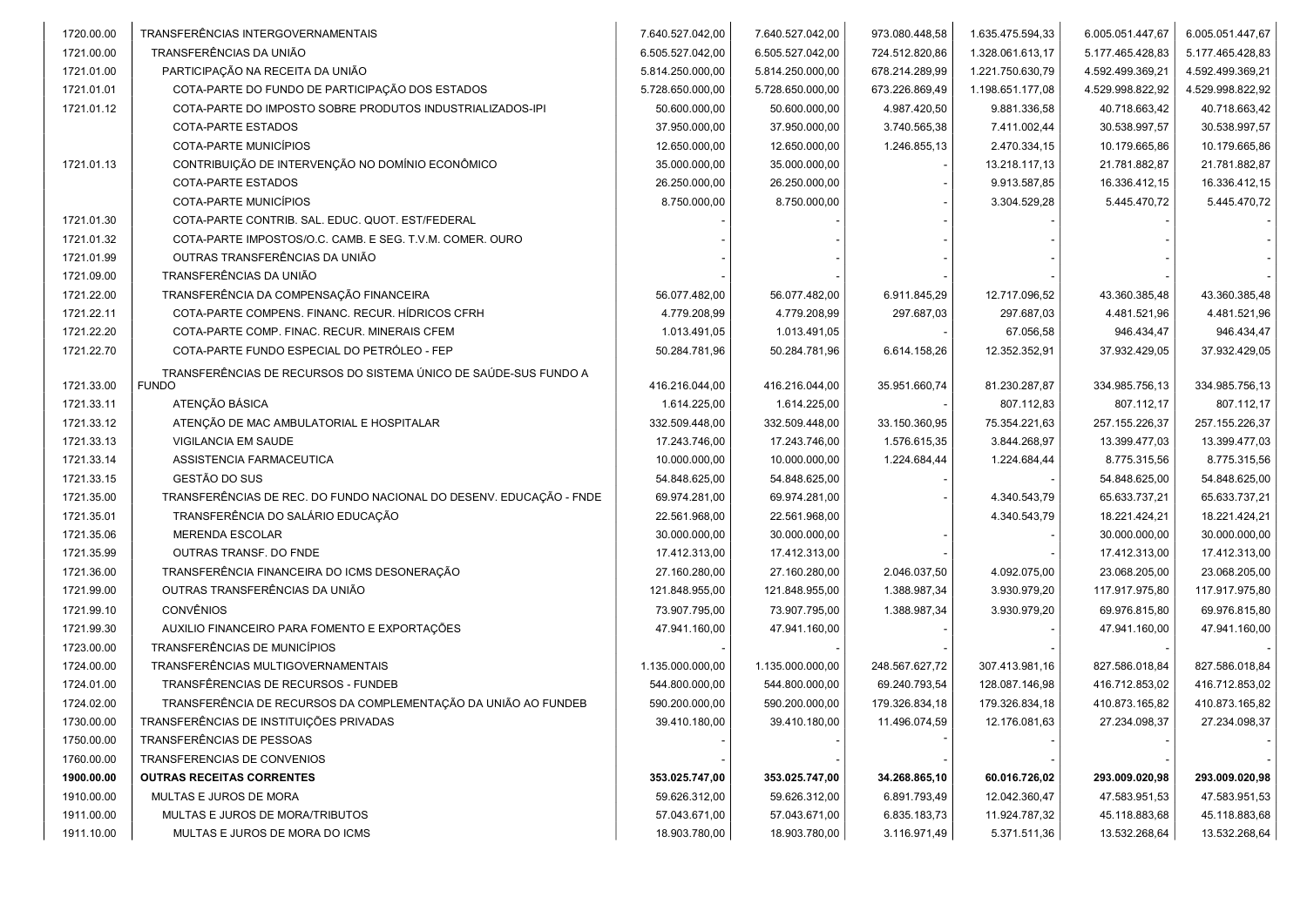| 4.388.466,00<br>4.388.466,00<br>431.845,77<br>773.541,27<br>3.614.924,73<br>1911.12.00<br>MULTAS E JUROS MORA DIV. ATIVA<br>9.801,80<br>19.431,77<br>1911.13.00<br>MULTAS E JUROS DE MORADO ITCD<br>662.171,00<br>662.171,00<br>642.739,23<br>135.788,00<br>96.549,98<br>97.348,52<br>38.439,48<br>1911.14.00<br>MULTAS E JUROS DE MORADO FUMACOP<br>135.788,00<br>1911.16.00<br>MULTAS E JUROS DE MORA DO IPVA<br>1.506.024,00<br>1.506.024,00<br>235.595,06<br>456.204,95<br>1.049.819,05<br><b>INDENIZAÇÕES</b><br>1911.17.00<br><b>RESTITUIÇÕES</b><br>1911.18.00<br>MULTAS DE TRÂNSITO<br>10.641.474,00<br>3.094.798,06<br>1911.19.00<br>10.641.474,00<br>1.729.488,37<br>7.546.675,94<br>MULTA ESTADUAL DE TRÂNSITO - DETRAN<br>6.623.295,74<br>2.101.472,81<br>1911.19.01<br>6.623.295,74<br>1.140.261,72<br>4.521.822,93<br>1911.19.02<br>377.165,54<br>377.165,54<br>53.370,00<br>100.060,00<br>277.105,54<br>PARCELA MULTA ESTADUAL - PM<br>213.562,00<br>373.966,00<br>1911.19.03<br>PARCELA MULTA MUNICIPAL - DETRAN<br>2.327.617,46<br>2.327.617,46<br>1.953.651,46<br>2.560,00<br>4.330,00<br>1911.19.04<br>PARCELA MULTA MUNICIPAL - PM<br>12.982,59<br>12.982,59<br>8.652,59<br>MULTA ESTADUAL DE TRÂNSITO INTERESTADUAL<br>514.969,25<br>785.443,42<br>1911.19.05<br>1.300.412,67<br>1.300.412,67<br>319.734,65<br>1911.24.00<br>MULTAS E JUROS DE MORA DO ICMS - MUNICÍPIO<br>2.606.481,00<br>2.606.481,00<br>388.058,28<br>588.389,96<br>2.018.091,04<br>320.691,85<br>1911.25.00<br>MULTAS E JUROS DE MORA DO IPVA - MUNICÍPIO<br>1.005.737,00<br>1.005.737,00<br>166.408,58<br>685.045,15<br>1911.26.00<br>794.790,00<br>794.790,00<br>33.660,12<br>67.367,38<br>727.422,62<br>MULTAS E JUROS DE MORA DIV. ATIVA - MUNICÍPIO<br>16.398.960,00<br>16.398.960,00<br>626.804,28<br>15.263.457,80<br>1911.99.00<br>MULTAS E JUROS DEMORA - OUTROS TRIBUTOS<br>1.135.502,20 |                |
|---------------------------------------------------------------------------------------------------------------------------------------------------------------------------------------------------------------------------------------------------------------------------------------------------------------------------------------------------------------------------------------------------------------------------------------------------------------------------------------------------------------------------------------------------------------------------------------------------------------------------------------------------------------------------------------------------------------------------------------------------------------------------------------------------------------------------------------------------------------------------------------------------------------------------------------------------------------------------------------------------------------------------------------------------------------------------------------------------------------------------------------------------------------------------------------------------------------------------------------------------------------------------------------------------------------------------------------------------------------------------------------------------------------------------------------------------------------------------------------------------------------------------------------------------------------------------------------------------------------------------------------------------------------------------------------------------------------------------------------------------------------------------------------------------------------------------------------------------------------------------------------------|----------------|
|                                                                                                                                                                                                                                                                                                                                                                                                                                                                                                                                                                                                                                                                                                                                                                                                                                                                                                                                                                                                                                                                                                                                                                                                                                                                                                                                                                                                                                                                                                                                                                                                                                                                                                                                                                                                                                                                                             | 3.614.924,73   |
|                                                                                                                                                                                                                                                                                                                                                                                                                                                                                                                                                                                                                                                                                                                                                                                                                                                                                                                                                                                                                                                                                                                                                                                                                                                                                                                                                                                                                                                                                                                                                                                                                                                                                                                                                                                                                                                                                             | 642.739,23     |
|                                                                                                                                                                                                                                                                                                                                                                                                                                                                                                                                                                                                                                                                                                                                                                                                                                                                                                                                                                                                                                                                                                                                                                                                                                                                                                                                                                                                                                                                                                                                                                                                                                                                                                                                                                                                                                                                                             | 38.439,48      |
|                                                                                                                                                                                                                                                                                                                                                                                                                                                                                                                                                                                                                                                                                                                                                                                                                                                                                                                                                                                                                                                                                                                                                                                                                                                                                                                                                                                                                                                                                                                                                                                                                                                                                                                                                                                                                                                                                             | 1.049.819,05   |
|                                                                                                                                                                                                                                                                                                                                                                                                                                                                                                                                                                                                                                                                                                                                                                                                                                                                                                                                                                                                                                                                                                                                                                                                                                                                                                                                                                                                                                                                                                                                                                                                                                                                                                                                                                                                                                                                                             |                |
|                                                                                                                                                                                                                                                                                                                                                                                                                                                                                                                                                                                                                                                                                                                                                                                                                                                                                                                                                                                                                                                                                                                                                                                                                                                                                                                                                                                                                                                                                                                                                                                                                                                                                                                                                                                                                                                                                             |                |
|                                                                                                                                                                                                                                                                                                                                                                                                                                                                                                                                                                                                                                                                                                                                                                                                                                                                                                                                                                                                                                                                                                                                                                                                                                                                                                                                                                                                                                                                                                                                                                                                                                                                                                                                                                                                                                                                                             | 7.546.675,94   |
|                                                                                                                                                                                                                                                                                                                                                                                                                                                                                                                                                                                                                                                                                                                                                                                                                                                                                                                                                                                                                                                                                                                                                                                                                                                                                                                                                                                                                                                                                                                                                                                                                                                                                                                                                                                                                                                                                             | 4.521.822,93   |
|                                                                                                                                                                                                                                                                                                                                                                                                                                                                                                                                                                                                                                                                                                                                                                                                                                                                                                                                                                                                                                                                                                                                                                                                                                                                                                                                                                                                                                                                                                                                                                                                                                                                                                                                                                                                                                                                                             | 277.105,54     |
|                                                                                                                                                                                                                                                                                                                                                                                                                                                                                                                                                                                                                                                                                                                                                                                                                                                                                                                                                                                                                                                                                                                                                                                                                                                                                                                                                                                                                                                                                                                                                                                                                                                                                                                                                                                                                                                                                             | 1.953.651,46   |
|                                                                                                                                                                                                                                                                                                                                                                                                                                                                                                                                                                                                                                                                                                                                                                                                                                                                                                                                                                                                                                                                                                                                                                                                                                                                                                                                                                                                                                                                                                                                                                                                                                                                                                                                                                                                                                                                                             | 8.652,59       |
|                                                                                                                                                                                                                                                                                                                                                                                                                                                                                                                                                                                                                                                                                                                                                                                                                                                                                                                                                                                                                                                                                                                                                                                                                                                                                                                                                                                                                                                                                                                                                                                                                                                                                                                                                                                                                                                                                             | 785.443,42     |
|                                                                                                                                                                                                                                                                                                                                                                                                                                                                                                                                                                                                                                                                                                                                                                                                                                                                                                                                                                                                                                                                                                                                                                                                                                                                                                                                                                                                                                                                                                                                                                                                                                                                                                                                                                                                                                                                                             | 2.018.091,04   |
|                                                                                                                                                                                                                                                                                                                                                                                                                                                                                                                                                                                                                                                                                                                                                                                                                                                                                                                                                                                                                                                                                                                                                                                                                                                                                                                                                                                                                                                                                                                                                                                                                                                                                                                                                                                                                                                                                             | 685.045,15     |
|                                                                                                                                                                                                                                                                                                                                                                                                                                                                                                                                                                                                                                                                                                                                                                                                                                                                                                                                                                                                                                                                                                                                                                                                                                                                                                                                                                                                                                                                                                                                                                                                                                                                                                                                                                                                                                                                                             | 727.422,62     |
|                                                                                                                                                                                                                                                                                                                                                                                                                                                                                                                                                                                                                                                                                                                                                                                                                                                                                                                                                                                                                                                                                                                                                                                                                                                                                                                                                                                                                                                                                                                                                                                                                                                                                                                                                                                                                                                                                             | 15.263.457,80  |
| 1919.00.00<br>2.582.641,00<br>2.582.641,00<br>56.609,76<br>117.573,15<br>2.465.067,85<br>MULTAS E JUROS DE MORA DE OUTRAS RECEITAS                                                                                                                                                                                                                                                                                                                                                                                                                                                                                                                                                                                                                                                                                                                                                                                                                                                                                                                                                                                                                                                                                                                                                                                                                                                                                                                                                                                                                                                                                                                                                                                                                                                                                                                                                          | 2.465.067,85   |
| 1919.16.00<br>FUNDO DE MODERNIZAÇÃO DO TCE<br>2.582.641,00<br>2.582.641,00<br>53.609,76<br>111.146,82<br>2.471.494,18                                                                                                                                                                                                                                                                                                                                                                                                                                                                                                                                                                                                                                                                                                                                                                                                                                                                                                                                                                                                                                                                                                                                                                                                                                                                                                                                                                                                                                                                                                                                                                                                                                                                                                                                                                       | 2.471.494,18   |
| MINISTÉRIO PÚBLICO ESTADUAL<br>1919.18.00                                                                                                                                                                                                                                                                                                                                                                                                                                                                                                                                                                                                                                                                                                                                                                                                                                                                                                                                                                                                                                                                                                                                                                                                                                                                                                                                                                                                                                                                                                                                                                                                                                                                                                                                                                                                                                                   |                |
| 1919.20.00<br>SECRETARIA DE ESTADO DA SEGURANÇA PÚBLICA<br>234,33<br>(234, 33)                                                                                                                                                                                                                                                                                                                                                                                                                                                                                                                                                                                                                                                                                                                                                                                                                                                                                                                                                                                                                                                                                                                                                                                                                                                                                                                                                                                                                                                                                                                                                                                                                                                                                                                                                                                                              | (234, 33)      |
| 1919.22.00<br>900,00<br>(1.275,00)<br>MULTAS CONTRATUAIS - SEFAZ<br>1.275,00                                                                                                                                                                                                                                                                                                                                                                                                                                                                                                                                                                                                                                                                                                                                                                                                                                                                                                                                                                                                                                                                                                                                                                                                                                                                                                                                                                                                                                                                                                                                                                                                                                                                                                                                                                                                                | (1.275,00)     |
| <b>OUTRAS MULTAS</b><br>2.100,00<br>(4.917,00)<br>1919.99.00<br>4.917,00                                                                                                                                                                                                                                                                                                                                                                                                                                                                                                                                                                                                                                                                                                                                                                                                                                                                                                                                                                                                                                                                                                                                                                                                                                                                                                                                                                                                                                                                                                                                                                                                                                                                                                                                                                                                                    | (4.917,00)     |
| INDENIZAÇÕES E RESTITUIÇÕES<br>1920.00.00<br>181.855.818,00<br>181.855.818,00<br>13.132.494,39<br>14.887.798,71<br>166.968.019,29                                                                                                                                                                                                                                                                                                                                                                                                                                                                                                                                                                                                                                                                                                                                                                                                                                                                                                                                                                                                                                                                                                                                                                                                                                                                                                                                                                                                                                                                                                                                                                                                                                                                                                                                                           | 166.968.019,29 |
| 1921.00.00<br><b>INDENIZAÇÕES</b><br>166.968.019,29<br>181.855.818,00<br>181.855.818,00<br>13.132.494,39<br>14.887.798,71                                                                                                                                                                                                                                                                                                                                                                                                                                                                                                                                                                                                                                                                                                                                                                                                                                                                                                                                                                                                                                                                                                                                                                                                                                                                                                                                                                                                                                                                                                                                                                                                                                                                                                                                                                   | 166.968.019,29 |
| 1921.01.00<br>COMPENSAÇÃO FINANCEIRA P/ OUTROS RECURSOS HÍDRICOS<br>10.882,56<br>10.882,56<br>10.882,56                                                                                                                                                                                                                                                                                                                                                                                                                                                                                                                                                                                                                                                                                                                                                                                                                                                                                                                                                                                                                                                                                                                                                                                                                                                                                                                                                                                                                                                                                                                                                                                                                                                                                                                                                                                     | 10.882,56      |
| COMPENSAÇÃO FINANCEIRA ÓLEO BRUTO<br>1921.03.00                                                                                                                                                                                                                                                                                                                                                                                                                                                                                                                                                                                                                                                                                                                                                                                                                                                                                                                                                                                                                                                                                                                                                                                                                                                                                                                                                                                                                                                                                                                                                                                                                                                                                                                                                                                                                                             |                |
| OUTRAS INDENIZAÇÕES E RESTITUIÇÕES<br>1921.09.00<br>13.132.494,39<br>14.887.679,28<br>181.831.640,15<br>181.831.640,15<br>166.943.960,87                                                                                                                                                                                                                                                                                                                                                                                                                                                                                                                                                                                                                                                                                                                                                                                                                                                                                                                                                                                                                                                                                                                                                                                                                                                                                                                                                                                                                                                                                                                                                                                                                                                                                                                                                    | 166.943.960,87 |
| OUTRAS INDENIZAÇÕES<br>1921.99.00<br>13.295,29<br>13.295,29<br>119,43<br>13.175,86                                                                                                                                                                                                                                                                                                                                                                                                                                                                                                                                                                                                                                                                                                                                                                                                                                                                                                                                                                                                                                                                                                                                                                                                                                                                                                                                                                                                                                                                                                                                                                                                                                                                                                                                                                                                          | 13.175,86      |
| <b>RESTITUIÇÕES</b><br>1922.00.00                                                                                                                                                                                                                                                                                                                                                                                                                                                                                                                                                                                                                                                                                                                                                                                                                                                                                                                                                                                                                                                                                                                                                                                                                                                                                                                                                                                                                                                                                                                                                                                                                                                                                                                                                                                                                                                           |                |
| COMPENSAÇÃO PREVIDENCIÁRIA<br>1922.10.00                                                                                                                                                                                                                                                                                                                                                                                                                                                                                                                                                                                                                                                                                                                                                                                                                                                                                                                                                                                                                                                                                                                                                                                                                                                                                                                                                                                                                                                                                                                                                                                                                                                                                                                                                                                                                                                    |                |
| OUTRAS RESTITUIÇÕES<br>1922.99.00                                                                                                                                                                                                                                                                                                                                                                                                                                                                                                                                                                                                                                                                                                                                                                                                                                                                                                                                                                                                                                                                                                                                                                                                                                                                                                                                                                                                                                                                                                                                                                                                                                                                                                                                                                                                                                                           |                |
| RECEITA DA DÍVIDA ATIVA<br>1930.00.00<br>43.483.565,00<br>43.483.565,00<br>7.622.778,92<br>14.438.891,15<br>29.044.673,85                                                                                                                                                                                                                                                                                                                                                                                                                                                                                                                                                                                                                                                                                                                                                                                                                                                                                                                                                                                                                                                                                                                                                                                                                                                                                                                                                                                                                                                                                                                                                                                                                                                                                                                                                                   | 29.044.673,85  |
| RECEITA DA DÍVIDA ATIVA TRIBUTÁRIA<br>1931.00.00<br>41.832.994,00<br>33.292.145,41<br>41.832.994,00<br>4.558.897,52<br>8.540.848,59                                                                                                                                                                                                                                                                                                                                                                                                                                                                                                                                                                                                                                                                                                                                                                                                                                                                                                                                                                                                                                                                                                                                                                                                                                                                                                                                                                                                                                                                                                                                                                                                                                                                                                                                                         | 33.292.145,41  |
| 1931.10.00<br>RECEITA DA DÍVIDA ATIVA TRIBUTARIA<br>4.558.897,52<br>8.540.848,59<br>33.292.145,41                                                                                                                                                                                                                                                                                                                                                                                                                                                                                                                                                                                                                                                                                                                                                                                                                                                                                                                                                                                                                                                                                                                                                                                                                                                                                                                                                                                                                                                                                                                                                                                                                                                                                                                                                                                           | 33.292.145,41  |
| 1931.11.00<br>RECEITA DA DIVIDA ATIVA DO ICMS<br>886.704,30<br>32.085.086,00<br>32.085.086,00<br>1.405.331,21<br>30.679.754,79                                                                                                                                                                                                                                                                                                                                                                                                                                                                                                                                                                                                                                                                                                                                                                                                                                                                                                                                                                                                                                                                                                                                                                                                                                                                                                                                                                                                                                                                                                                                                                                                                                                                                                                                                              | 30.679.754,79  |
| 9.747.908,00<br>3.672.193,22<br>RECEITA DA DÍVIDA ATIVA DO IPVA<br>9.747.908,00<br>7.135.517,38<br>1931.14.00<br>2.612.390,62                                                                                                                                                                                                                                                                                                                                                                                                                                                                                                                                                                                                                                                                                                                                                                                                                                                                                                                                                                                                                                                                                                                                                                                                                                                                                                                                                                                                                                                                                                                                                                                                                                                                                                                                                               | 2.612.390,62   |
| RECEITA DA DÍVIDA ATIVA DE OUTROS TRIBUTOS<br>1931.99.00                                                                                                                                                                                                                                                                                                                                                                                                                                                                                                                                                                                                                                                                                                                                                                                                                                                                                                                                                                                                                                                                                                                                                                                                                                                                                                                                                                                                                                                                                                                                                                                                                                                                                                                                                                                                                                    |                |
| 1932.00.00<br>RECEITA DA DÍVIDA ATIVA PARTE MUNICÍPIO.<br>1.650.571,00<br>1.650.571,00<br>3.063.881,40<br>5.898.042,56<br>(4.247.471,56)                                                                                                                                                                                                                                                                                                                                                                                                                                                                                                                                                                                                                                                                                                                                                                                                                                                                                                                                                                                                                                                                                                                                                                                                                                                                                                                                                                                                                                                                                                                                                                                                                                                                                                                                                    | (4.247.471,56) |
| 1990.00.00<br>RECEITAS DIVERSAS<br>68.060.052,00<br>68.060.052,00<br>6.621.798,30<br>18.647.675,69<br>49.412.376,31                                                                                                                                                                                                                                                                                                                                                                                                                                                                                                                                                                                                                                                                                                                                                                                                                                                                                                                                                                                                                                                                                                                                                                                                                                                                                                                                                                                                                                                                                                                                                                                                                                                                                                                                                                         | 49.412.376,31  |
| 1990.01.00<br><b>OUTRAS RECEITAS DIVERSAS</b><br>68.060.052,00<br>68.060.052,00<br>6.621.318,30<br>18.644.759,31<br>49.415.292,69                                                                                                                                                                                                                                                                                                                                                                                                                                                                                                                                                                                                                                                                                                                                                                                                                                                                                                                                                                                                                                                                                                                                                                                                                                                                                                                                                                                                                                                                                                                                                                                                                                                                                                                                                           | 49.415.292,69  |
| 1990.01.01<br>JUNTA COMERCIAL DO MARANHÃO<br>4.107.072,48<br>4.107.072,48<br>1.089.000,43<br>2.006.657,26<br>2.100.415,22                                                                                                                                                                                                                                                                                                                                                                                                                                                                                                                                                                                                                                                                                                                                                                                                                                                                                                                                                                                                                                                                                                                                                                                                                                                                                                                                                                                                                                                                                                                                                                                                                                                                                                                                                                   | 2.100.415,22   |
| 1990.01.02<br>FUNDO DES. AGROIND. DO ESTADO - FEDAGRO<br>1.215.110,01<br>1.215.110,01<br>123.347,78<br>123.721,78<br>1.091.388,23                                                                                                                                                                                                                                                                                                                                                                                                                                                                                                                                                                                                                                                                                                                                                                                                                                                                                                                                                                                                                                                                                                                                                                                                                                                                                                                                                                                                                                                                                                                                                                                                                                                                                                                                                           | 1.091.388,23   |
| FUNDO DE MODERNIZAÇÃO DO TCE<br>1990.01.03<br>224.577,44<br>224.577,44<br>1.070,20<br>1.592,85<br>222.984,59                                                                                                                                                                                                                                                                                                                                                                                                                                                                                                                                                                                                                                                                                                                                                                                                                                                                                                                                                                                                                                                                                                                                                                                                                                                                                                                                                                                                                                                                                                                                                                                                                                                                                                                                                                                | 222.984,59     |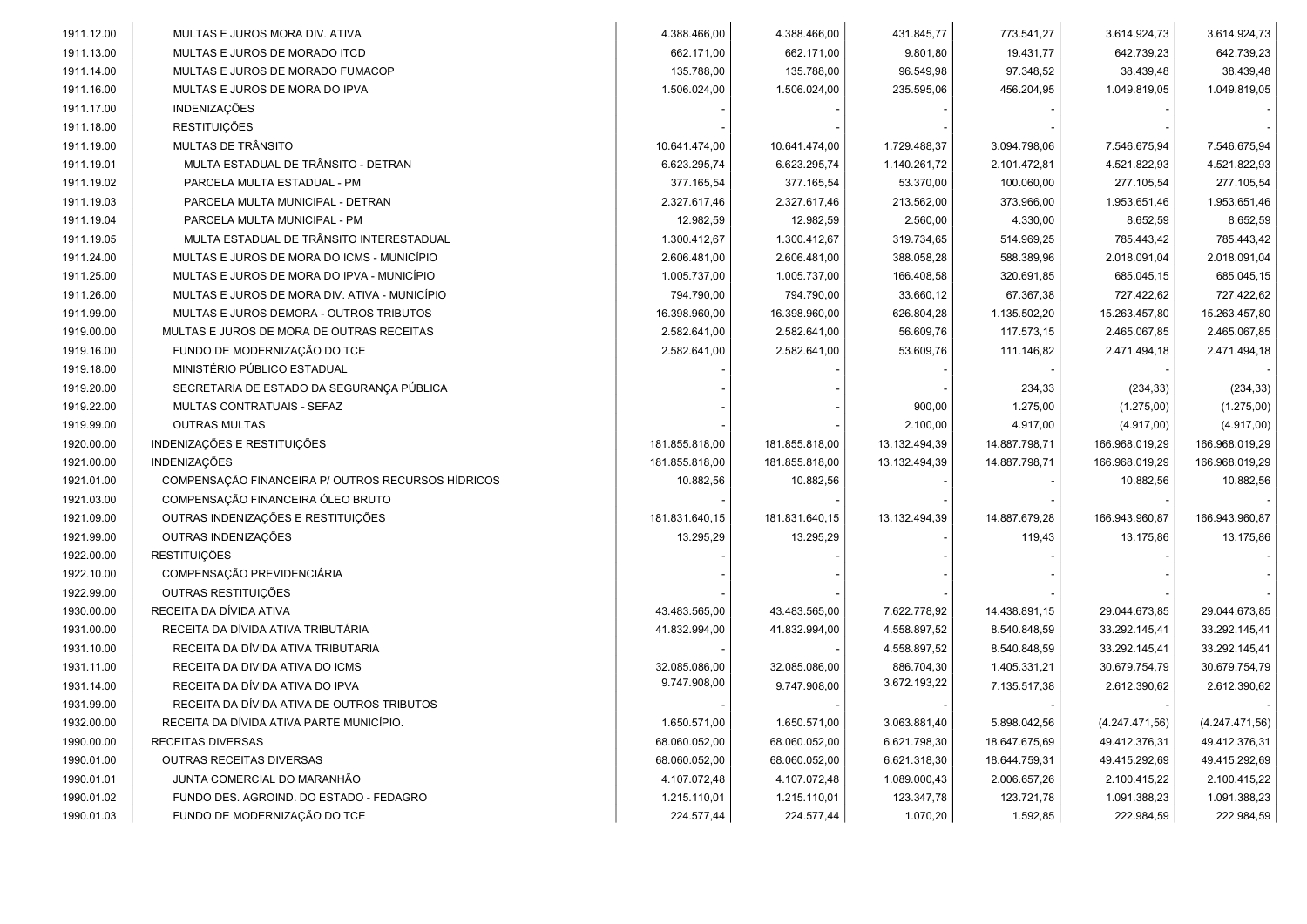| 1990.01.05 | FUNDO DE FORTALECIMENTO DA ADM. TRIBUTÁRIA - FUNAT  | 10.000.000,00    | 10.000.000,00    | 1.636.465,69  | 1.676.259,09  | 8.323.740,91     | 8.323.740,91     |
|------------|-----------------------------------------------------|------------------|------------------|---------------|---------------|------------------|------------------|
| 1990.01.06 | FUNDO ESTADUAL DE DESENVOLVIMENTO INDUSTRIAL        | 39.000.000,00    | 39.000.000,00    | 3.270.727,44  | 5.079.754,88  | 33.920.245,12    | 33.920.245,12    |
| 1990.01.07 | FUNDO DE PROTEÇÃO E DEFESA DO CONSUMIDOR            | 850.000,00       | 850.000,00       | 265.284,35    | 424.731,68    | 425.268,32       | 425.268,32       |
| 1990.01.08 | FUNDO ESPECIAL LEGISLATIVO - FUNDEG                 |                  |                  | 20,00         | 14.282,05     | (14.282,05)      | (14.282,05)      |
| 1990.01.09 | AGÊNCIA ESTADUAL DE DEFESA AGROPECUÁRIA - AGED      | 166.496,66       | 166.496,66       | 15.577,90     | 29.839,95     | 136.656,71       | 136.656,71       |
| 1990.01.10 | FUNOD DA CULTURA DO MARANHÃO - FENDEC-MA            |                  |                  |               |               |                  |                  |
| 1990.01.12 | FUNDO ESTADUAL DE PENSÃO E APOSENTADORIA            |                  |                  |               |               |                  |                  |
| 1990.01.13 | FUNDO DOS BENEFÍCIOS DOS SERVIDORES - FUNBEM        |                  |                  |               |               |                  |                  |
| 1990.01.14 | TRIBUNAL DE CONTAS DO ESTADO - TCE                  |                  |                  | 2.678,20      | 2.678,20      | (2.678, 20)      | (2.678, 20)      |
| 1990.01.15 | SECRETARIA DE VIGILÂNCIA SANITÁRIA - SUVISA         |                  |                  | 183.534,58    | 183.534,58    | (183.534,58)     | (183.534,58)     |
| 1990.01.16 | TRIBUNAL DE JUSTIÇA DO ESTADO - FERJ                |                  |                  | 217,32        | 217,32        | (217, 32)        | (217, 32)        |
| 1990.01.99 | <b>OUTRAS RECEITAS</b>                              | 12.496.795,41    | 12.496.795,41    | 33.394,41     | 9.101.489,67  | 3.395.305,74     | 3.395.305,74     |
| 1990.02.00 | ENCARGOS LEG P/ INSCRIÇÃO DÍV. ATIVA E REC ONUS SUC |                  |                  | 480,00        | 2.916,38      | (2.916, 38)      | (2.916, 38)      |
| 1990.02.03 | RECEITA DEFENSORIA                                  |                  |                  | 480,00        | 2.916,38      | (2.916, 38)      | (2.916, 38)      |
| 1990.05.00 | SALDOS DE EXERCÍCIOS ANTERIORES                     |                  |                  |               |               |                  |                  |
| 2000.00.00 | <b>RECEITAS DE CAPITAL</b>                          | 2.021.670.902,91 | 2.021.670.902,91 | 27.102.775,25 | 51.102.159,17 | 1.970.568.743,74 | 1.970.568.743,74 |
| 2100.00.00 | OPERAÇÕES DE CRÉDITO                                | 1.050.295.944,00 | 1.050.295.944,00 | 19.236.995,72 | 41.834.603,89 | 1.008.461.340,11 | 1.008.461.340,11 |
| 2110.00.00 | OPERAÇÕES DE CRÉDITO INTERNAS                       | 894.295.944,00   | 894.295.944,00   | 19.236.995,72 | 41.834.603,89 | 852.461.340,11   | 852.461.340,11   |
| 2120.00.00 | OPERAÇÕES DE CRÉDITO EXTERNAS                       | 156.000.000,00   | 156.000.000,00   |               |               | 156.000.000,00   | 156.000.000,00   |
| 2200.00.00 | ALIENAÇÃO DE BENS                                   | 870.659,62       | 870.659,62       |               |               | 870.659,62       | 870.659,62       |
| 2210.00.00 | ALIENAÇÃO DE BENS MÓVEIS                            | 870.659.62       | 870.659,62       |               |               | 870.659,62       | 870.659,62       |
| 2220.00.00 | ALIENAÇÃO DE BENS IMÓVEIS                           |                  |                  |               |               |                  |                  |
| 2300.00.00 | AMORTIZAÇÕES DE EMPRÉSTIMOS                         |                  |                  |               |               |                  |                  |
| 2310.00.00 | DE EMPRESTIMOS                                      |                  |                  |               |               |                  |                  |
| 2320.00.00 | DE FINANCIAMENTOS                                   |                  |                  |               |               |                  |                  |
| 2400.00.00 | TRANSFERÊNCIAS DE CAPITAL                           | 84.000.000,00    | 84.000.000,00    |               |               | 84.000.000,00    | 84.000.000,00    |
| 2420.00.00 | TRANSFERÊNCIAS INTERGOVERNAMENTAIS                  | 84.000.000,00    | 84.000.000,00    |               |               | 84.000.000,00    | 84.000.000,00    |
| 2421.00.00 | TRANSFERÊNCIAS DA UNIÃO                             | 84.000.000,00    | 84.000.000,00    |               |               | 84.000.000,00    | 84.000.000,00    |
| 2421.09.00 | OUTRAS TRANSFERÊNCIAS DA UNIÃO                      | 84.000.000,00    | 84.000.000,00    |               |               | 84.000.000,00    | 84.000.000,00    |
| 2421.09.04 | CONVÊNIO COM ÓRGÃOS FEDERAIS/FES/SES                |                  |                  |               |               |                  |                  |
| 2421.09.26 | MS/FNS/SES/AQUISIÇÃO DE BENS MÓVEIS                 |                  |                  |               |               |                  |                  |
| 2421.09.32 | CONTRATO DE REPASSE MINIST. TURISMO/SECID           |                  |                  |               |               |                  |                  |
| 2421.09.33 | CONTRATO DE REPASSE MDA/CEF/SAGRIMA                 |                  |                  |               |               |                  |                  |
| 2421.09.99 | OUTRAS TRANSFERÊNCIAS DA UNIÃO                      | 84.000.000,00    | 84.000.000,00    |               |               | 84.000.000,00    | 84.000.000,00    |
| 2430.00.00 | TRANSFERÊNCIAS DE INSTITUIÇÕES PRIVADAS             |                  |                  |               |               |                  |                  |
| 2500.00.00 | <b>OUTRAS RECEITAS DE CAPITAL</b>                   | 886.504.299.29   | 886.504.299,29   | 7.865.779,53  | 9.267.555,28  | 411.664.701,38   | 411.664.701,38   |
| 2570.00.00 | RECEITAS ORCAMENTARIAS A ESPECIFICAR                | 465.572.042,63   | 465.572.042,63   |               |               |                  |                  |
| 2591.00.00 | DEPÓSITOS JUDICIAIS                                 | 420.932.256,66   | 420.932.256.66   | 7.865.779,53  | 9.267.555,28  | 411.664.701,38   | 411.664.701,38   |
| 7000.00.00 | RECEITAS CORRENTES - INTRA-ORCAMENTÁRIAS            |                  |                  |               |               |                  |                  |
| 7200.00.00 | RECEITAS DE CONTRIBUIÇÕESES - INTRA-ORCAMENTÁRIAS   |                  |                  |               |               |                  |                  |
| 7210.00.00 | CONTRIBUIÇÕES SOCIAIS - INTRA-ORCAMENTÁRIAS         |                  |                  |               |               |                  |                  |
| 7300.00.00 | RESSARCIMENTO DE PESSOAL CEDIDO                     |                  |                  |               |               |                  |                  |
| 7210.00.00 | RESSARCIMENTO DE PESSOAL CEDIDO ENTRE PODERES       |                  |                  |               |               |                  |                  |